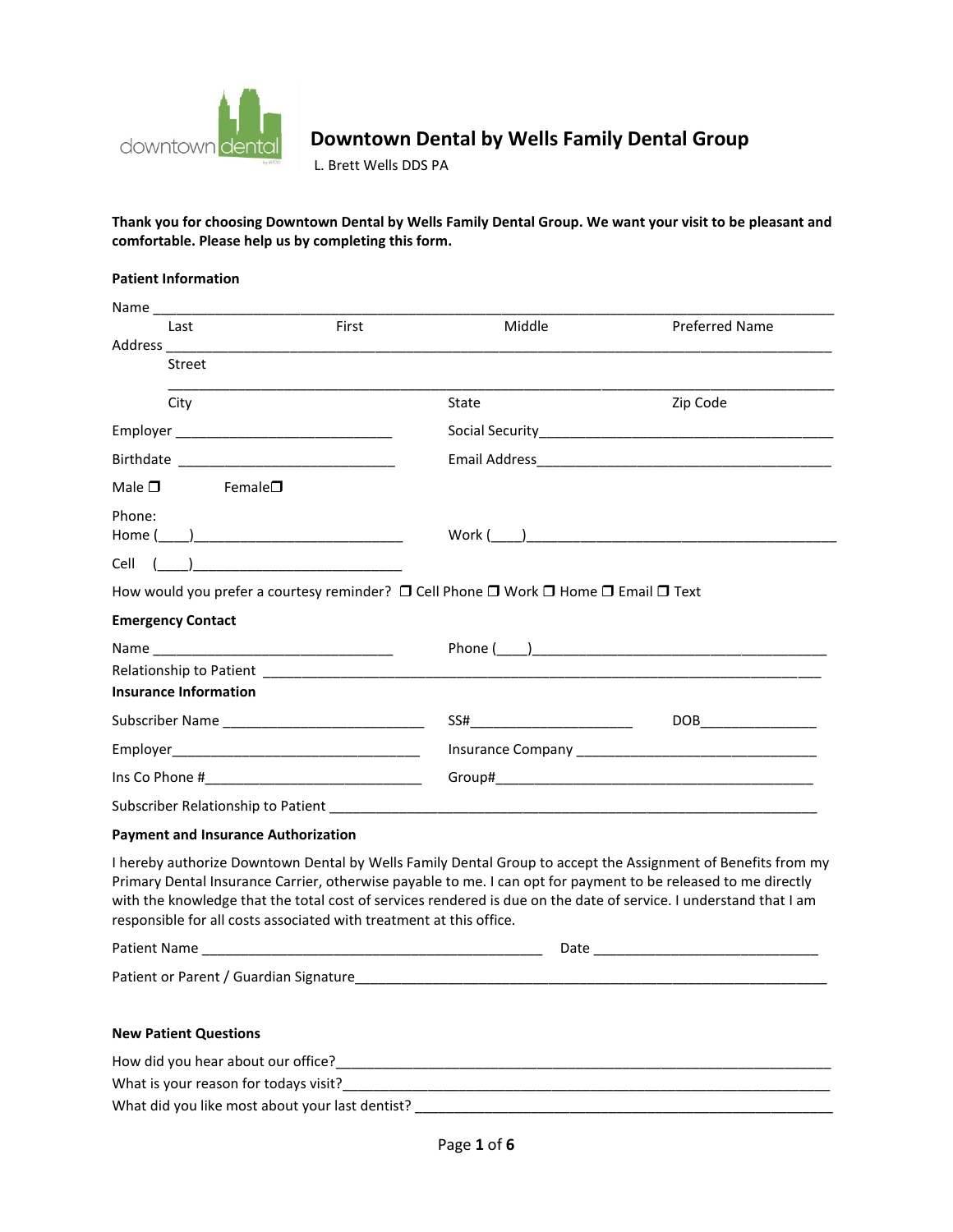#### **Past Medical History and Current Health Information**

Abnormal Bleeding □ Acid Reflux Allergies - Seasonal **DAnemia** Angina Pectoris **□**Arthritis Artificial Heart Valve **□**Asthma **□Blood Transfusion** DCancer: Type / Diagnosed \_\_\_\_\_\_\_\_\_\_\_\_\_\_\_\_\_\_\_\_\_\_\_ **O**Chemotherapy  $\square$ Diabetes: Type Difficulty Breathing □Drug Abuse **OEmphysema DEpilepsy** Facial Surgery Fainting Spells Fever Blisters Frequent Headaches **O**Glaucoma

□Heart Surgery: Type / When \_\_\_\_\_\_\_\_\_\_\_\_\_\_\_\_\_\_\_\_\_\_\_

 $THIV+ AIDS$  $I$ HPV

 $\Box$  Heart Attack – Date **Heart Murmur O**Hemophilia  $\Box$ Hepatitis A  $\Box$ Hepatitis B □Hepatitis C □High Blood Pressure **High Cholesterol** Joint Replacement: What/When

\_\_\_\_\_\_\_\_\_\_\_\_\_\_\_\_\_\_\_\_\_\_\_

Kidney Problem Liver Problems **OLow Blood Pressure** Mitral Valve Prolapse □Pace Maker Psychiatric Problems Rheumatic Fever **OSeizures** Sexually Transmitted Disease **□Shingles** Sickle Cell Disease Sinus Problems □Stroke Thyroid Problems  $\Box$ Tuberculosis  $TTMI$ □ Osteoporosis

\_\_\_\_\_\_\_\_\_\_\_\_\_\_\_\_\_\_\_\_\_\_\_\_\_\_\_\_\_\_\_\_\_\_\_\_\_\_\_\_\_\_\_\_\_\_\_\_\_\_\_\_\_\_\_\_\_\_\_\_\_\_\_\_\_\_\_\_\_\_\_\_\_\_\_\_\_\_\_\_\_\_\_\_\_\_\_\_\_\_\_\_

\_\_\_\_\_\_\_\_\_\_\_\_\_\_\_\_\_\_\_\_\_\_\_\_\_\_\_\_\_\_\_\_\_\_\_\_\_\_\_\_\_\_\_\_\_\_\_\_\_\_\_\_\_\_\_\_\_\_\_\_\_\_\_\_\_\_\_\_\_\_\_\_\_\_\_\_\_\_\_\_\_\_\_\_\_\_\_\_\_\_\_\_

Do You have any known Allergies?  $\Box$  Yes  $\Box$  No

If Yes, Please specify: **O**Aspirin □Codeine **ODental Anesthetics OErythromycin OLatex O**Metals Penicillin  $\Box$ Sulfa **T**Tetracycline **Other Allergies:** 

Do You Smoke or Use Tobacco? □ Yes □ No If Yes, how often and what type?

\_\_\_\_\_\_\_\_\_\_\_\_\_\_\_\_\_\_\_\_\_\_\_

\_\_\_\_\_\_\_\_\_\_\_\_\_\_\_\_\_\_\_\_\_\_\_

Female Patients Only Birth Control Pills<sup>TYes</sup> <sup>No</sup> Pregnant DYes ONo Due Date\_\_\_\_\_\_\_\_\_\_ Are you Nursing? Thes Tho

**Other History we should be aware of?** 

**Please List any Medications you are currently taking:** 

Are you currently taking Fosamax, Actonel or Boniva?  $\Box$  Yes  $\Box$  No If yes, for how many years? \_\_\_\_\_\_\_\_\_\_\_\_

**Do you require Pre-Medication (antiboitics prescribed by your primary care physician) prior to dental treatment?** □ Yes □ No

#### **Authorization for Treatment**

I hereby authorize Downtown Dental by Wells Family Dental Group to perform diagnostic and therapeutic procedures as may be necessary for proper dental care. I hereby authorize Downtown Dental by Wells Family Dental Group to administer medications as may be necessary for dental care. I authorize and give consent to perform dental services agreed between doctor/patient or parent guardian to be necessary and advisable including the use of local anesthesia and other medication as indicated.

I certify the above statements regarding my medical history / condition(s) are correct to the best of my knowledge.

| Patient Name                           | Date |
|----------------------------------------|------|
| Patient or Parent / Guardian Signature |      |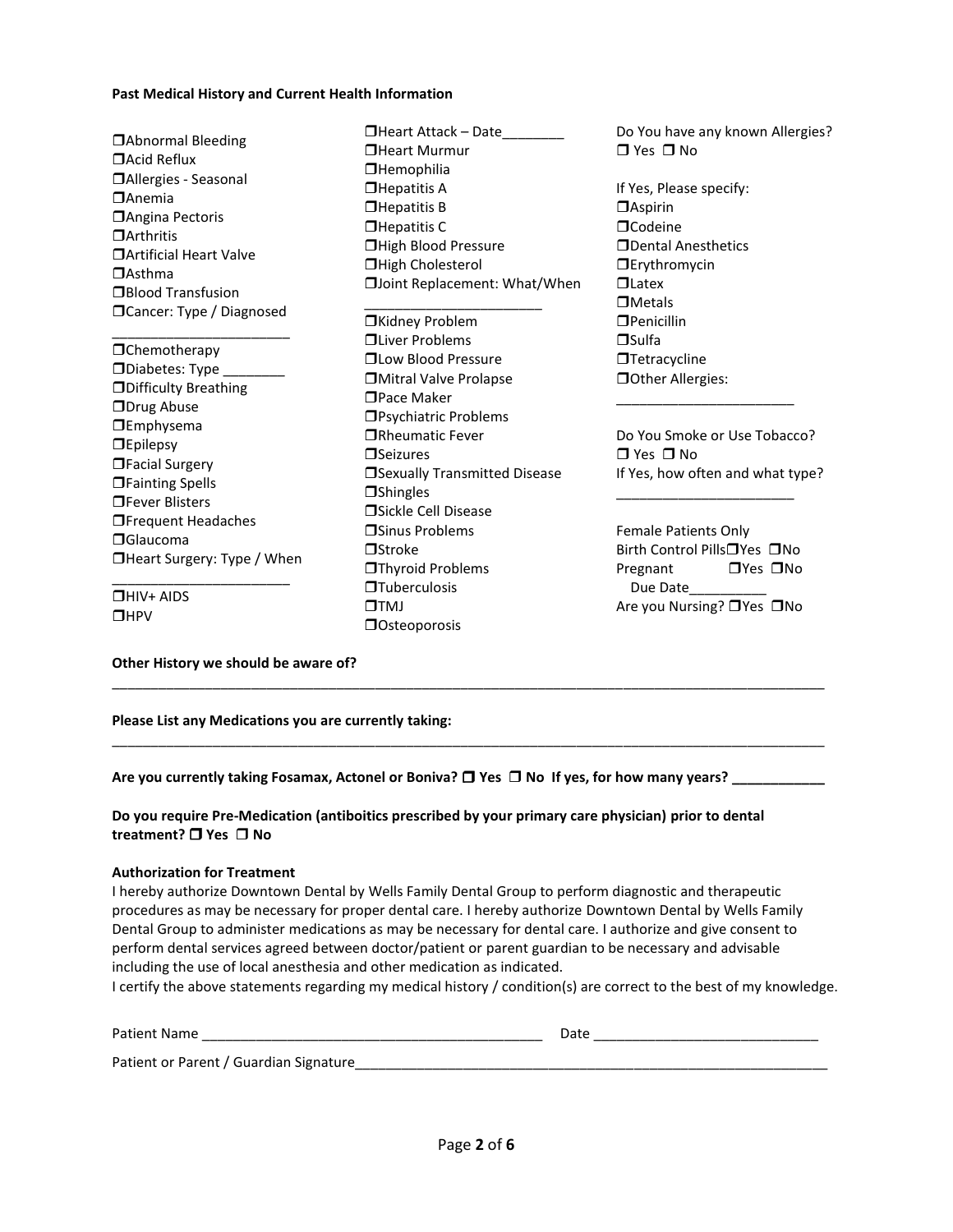

L. Brett Wells DDS PA

### **Acknowledgement of Receipt of Notice of Privacy Practices**

| Last   |                                 | First                                                                                                     | Middle   |
|--------|---------------------------------|-----------------------------------------------------------------------------------------------------------|----------|
|        |                                 |                                                                                                           |          |
|        | Street                          |                                                                                                           |          |
| City   |                                 | State                                                                                                     | Zip Code |
|        |                                 | I have received a copy of the Notice of Privacy Practices for the above named practice.                   |          |
|        |                                 |                                                                                                           |          |
|        |                                 |                                                                                                           |          |
|        |                                 |                                                                                                           |          |
|        |                                 | For Office Use Only <b>Container the Contract Orleans Contract Contract Orleans</b>                       |          |
|        |                                 | We were unable to obtain a written acknowledgement of receipt of the Notice of Privacy Practices because: |          |
| □      |                                 | An emergency existed & a signature was not possible at the time.                                          |          |
| □      | The individual refused to sign. |                                                                                                           |          |
| □      |                                 | A copy was mailed with a request for a signature by return mail.                                          |          |
| $\Box$ |                                 | Unable to communicate with the patient for the following reason:                                          |          |
| $\Box$ |                                 |                                                                                                           |          |
|        |                                 |                                                                                                           |          |
|        |                                 |                                                                                                           |          |
|        |                                 |                                                                                                           |          |
| Date   |                                 |                                                                                                           |          |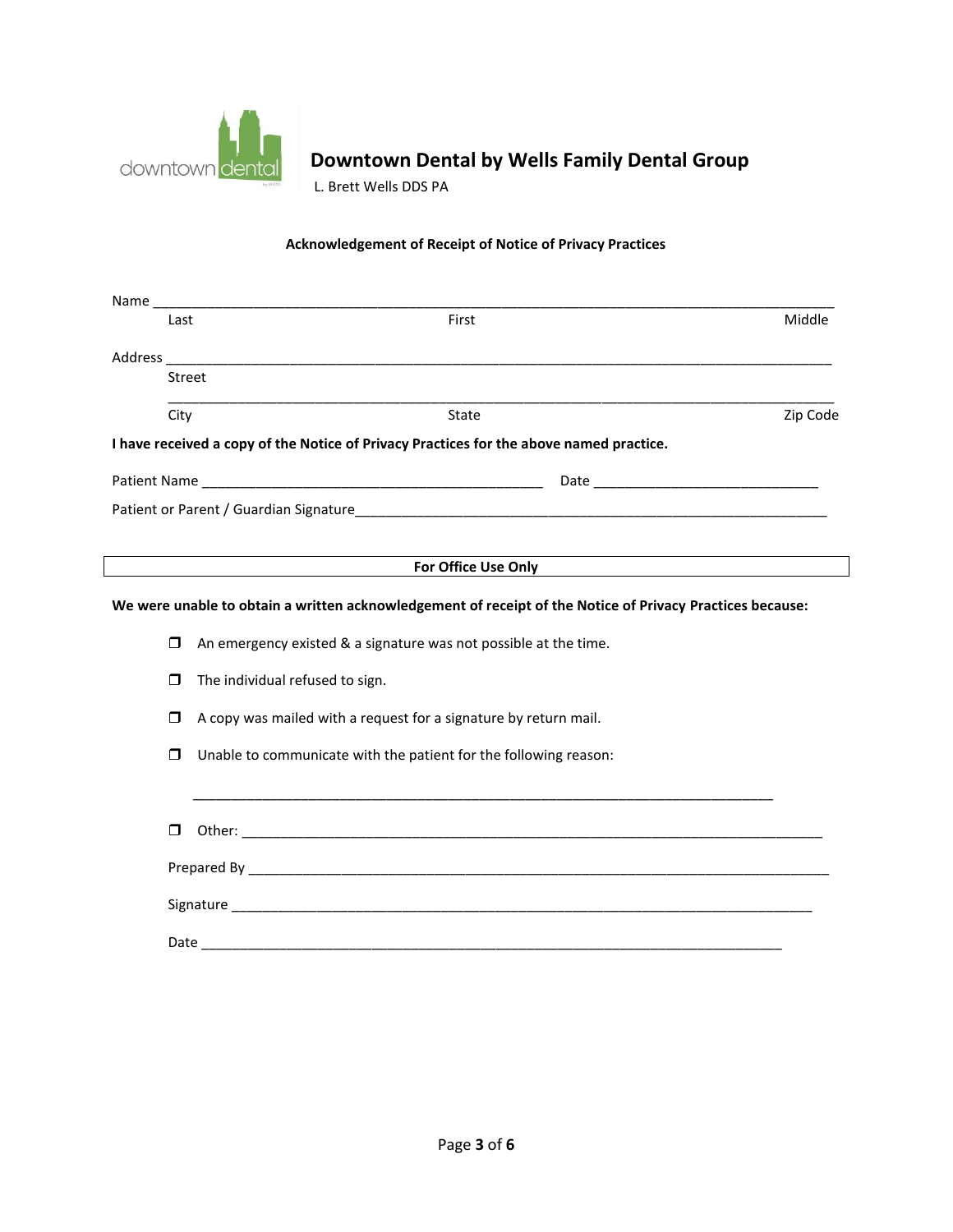

L. Brett Wells DDS PA

### **Authorization for Release of Information – Compound Release**

| Name of Patient                       | Date of Birth                                                                                               |
|---------------------------------------|-------------------------------------------------------------------------------------------------------------|
|                                       | This form is how Downtown Dental by Wells Family Dental Group can communicate with you and authorizes us to |
| release protected health information. |                                                                                                             |

| Check each entity you approve                                                                                         | Check type of information that can be provided                                                                 |  |
|-----------------------------------------------------------------------------------------------------------------------|----------------------------------------------------------------------------------------------------------------|--|
| □Voice Mail                                                                                                           | $\Box$ Results of lab tests/x-rays                                                                             |  |
|                                                                                                                       |                                                                                                                |  |
| □ Other person (s) (Provide name and phone number)                                                                    | $\Box$ Financial                                                                                               |  |
|                                                                                                                       | $\Box$ Medical                                                                                                 |  |
| □ Email communication – Provide email address                                                                         | $\Box$ Financial                                                                                               |  |
|                                                                                                                       | $\Box$ Medical                                                                                                 |  |
| *For email communication to occur, accept the                                                                         | □ Appointment reminders                                                                                        |  |
| disclosure below:                                                                                                     | □ Breach notification                                                                                          |  |
| $\Box$ Text communication - Provide number*                                                                           | <b>OAppointment reminder</b>                                                                                   |  |
|                                                                                                                       | DOther ___________________________                                                                             |  |
| *For text communication to occur, please accept the<br>disclosure below:                                              |                                                                                                                |  |
|                                                                                                                       | □For email and/or text communication I understand that if information is not sent in an encrypted manner there |  |
| is a risk it could be accessed inappropriately. I still elect to receive email and/or text communication as selected. |                                                                                                                |  |
| $\square$ Photo of patient received by patient or legal guardian                                                      | $\Box$ May be posted in office                                                                                 |  |
| □Photo taken by staff (Example: pre/post procedure)                                                                   | □May be posted on website                                                                                      |  |
|                                                                                                                       |                                                                                                                |  |
|                                                                                                                       |                                                                                                                |  |

### Patient Rights:

- I have the right to revoke this authorization at any time.
- I may inspect or copy the protected health information to be disclosed in this document.
- Revocation is not effective in cases where the information has already been disclosed but will be effective going forward.
- Information used or disclosed as a result of this authorization may be subject to redisclosure by the recipient and may no longer bed protected by federal or state law.
- I have the right to refuse to sign this authorization and that my treatment will not be conditioned on signing.

This authorization will remain in effect until revoked by the patient.

Patient Name \_\_\_\_\_\_\_\_\_\_\_\_\_\_\_\_\_\_\_\_\_\_\_\_\_\_\_\_\_\_\_\_\_\_\_\_\_\_\_\_\_\_\_\_ Date \_\_\_\_\_\_\_\_\_\_\_\_\_\_\_\_\_\_\_\_\_\_\_\_\_\_\_\_\_

Patient or Parent / Guardian Signature\_\_\_\_\_\_\_\_\_\_\_\_\_\_\_\_\_\_\_\_\_\_\_\_\_\_\_\_\_\_\_\_\_\_\_\_\_\_\_\_\_\_\_\_\_\_\_\_\_\_\_\_\_\_\_\_\_\_\_\_\_

\*Description of Personal Representative's Authority (attach necessary documentation) Revised Oct 2014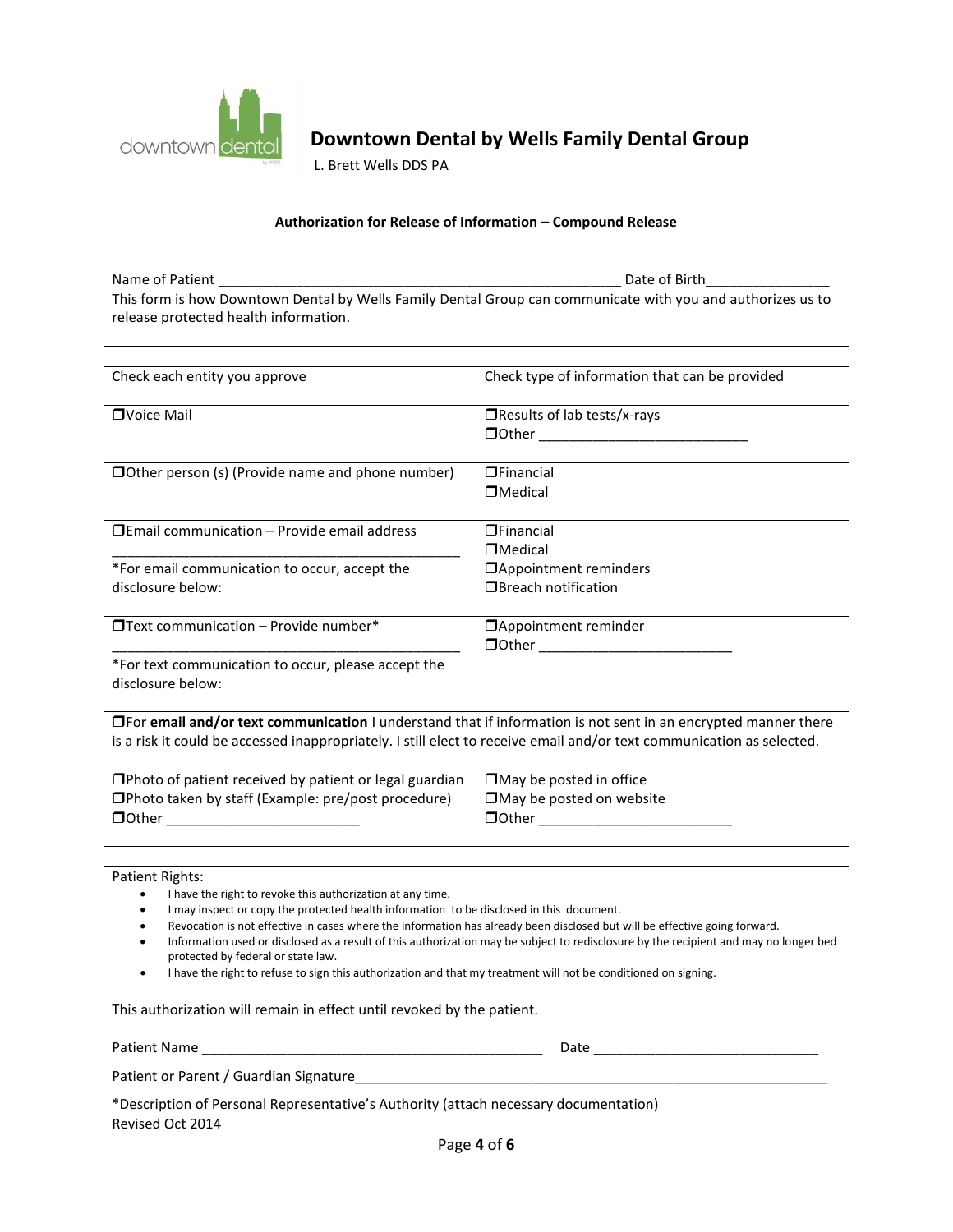

L. Brett Wells DDS PA

### **Office Policies**

We are happy you have chosen us to provide you and your family with excellent dental care. It is our sincere goal to give our patients a high quality and pleasant dental experience. Please sign below that you have read and understand all of our office policies. If you have any questions, please don't hesitate to ask one of our team members

### **Our Policy for Handling Your Insurance:**

Because each plan is different, we may not have all the details of your particular insurance benefits. Since your insurance policy is a contract between you and your carrier, you are responsible for knowing the details of your particular policy and we encourage you to contact them directly with any questions. As a courtesy, we file to your primary insurance company. Insurance policies generally cover only a portion of the total treatment cost (due to coinsurance as well as "usual, customary and reasonable fees" established by the insurance company). We will ESTIMATE your patient portion that will be due at the time services are rendered. But you are responsible to pay any balance not paid by your insurance company within 60 days of rendered services.

### **Our Financial and Payment Policies:**

Unless prior arrangements have been made, your patient portion is expected to be paid in full at the time services are rendered. We accept Visa, MasterCard, Discover, and American Express as well as Cash or Check. As a service to our patients we also accept Care Credit, to those who qualify. These plans provide you with many payment options, including interest free options. A charge of \$25.00 will be added to your account for any returned check.

### **Appointments**:

In order to provide quality dental care in an efficient manner, we ask that you give us at least two business days' notice of a cancellation or to reschedule your appointment. We will make every effort to see you at your appointed time. If you are running late for your appointment we may have to reschedule due to time constraints and other scheduled patients.

A deposit of \$75.00 will be required for scheduling treatment that requires longer appointment times of 1 hour and 30 minutes or more and a \$75.00 deposit will be required to schedule Scaling and Root Planing Procedures. Broken appointments represent a cost to us; therefore, cancellations with less than 2 business days' notice are subject to a \$75.00 charge to the patients account.

| Patient Name                           | Date |
|----------------------------------------|------|
| Patient or Parent / Guardian Signature |      |